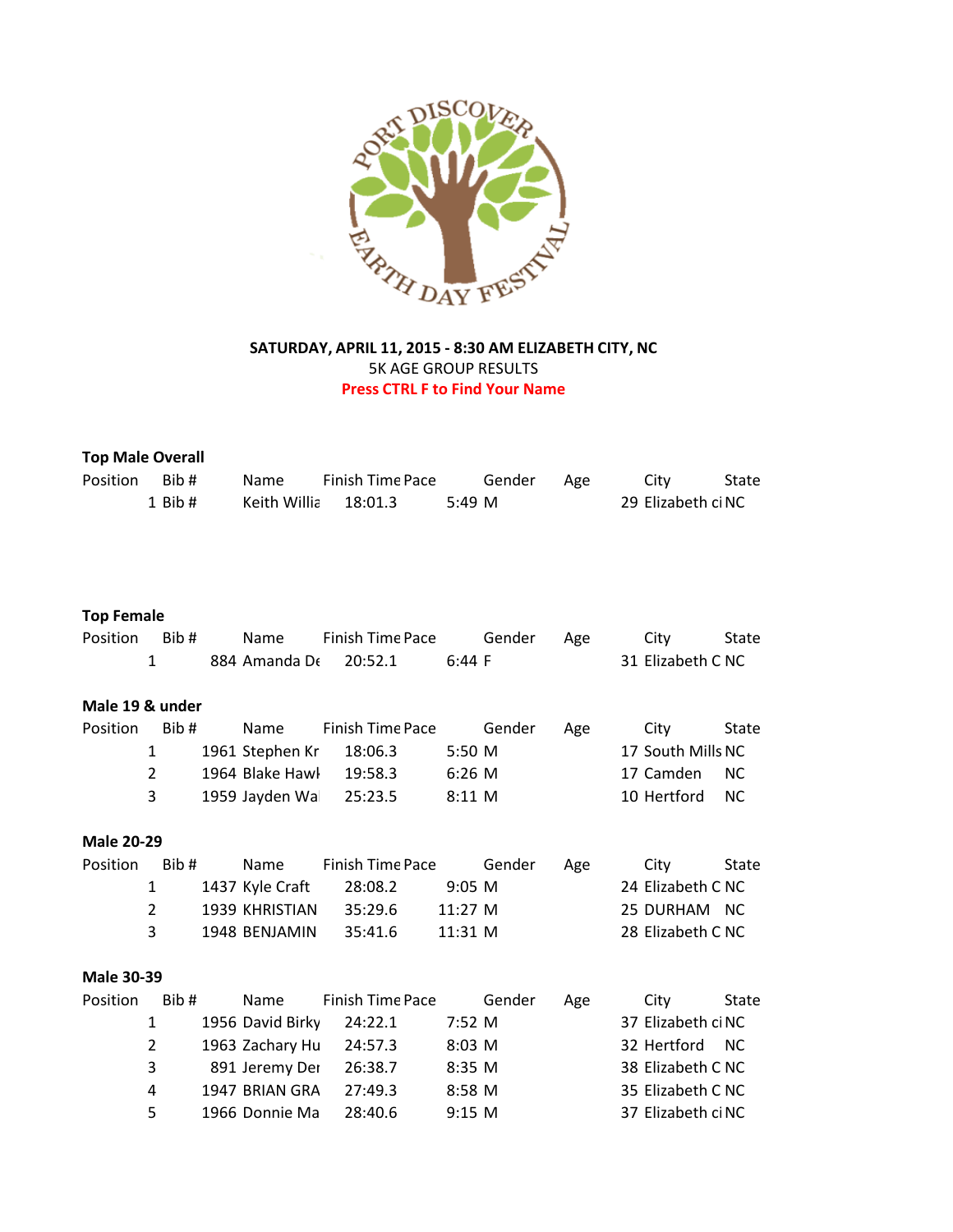### **Male 40+**

| Position | Bib# | Name            | <b>Finish Time Pace</b> |             | Gender | Age | City               | State |
|----------|------|-----------------|-------------------------|-------------|--------|-----|--------------------|-------|
|          | 1    | 1967 Mike Petru | 26:11.4                 | $8:27 \, M$ |        |     | 50 Elizabeth ci NC |       |
|          | 2    | 994 William Lor | 27:28.5                 | $8:52 \, M$ |        |     | 41 Elizabeth C NC  |       |
|          | 3    | 876 Eric Craft  | 28:17.0                 | $9:07 \, M$ |        |     | 53 Elizabeth C NC  |       |
|          | 4    | 976 Curtis Hoyt | 28:24.6                 | $9:10 \, M$ |        |     | 44 South Mills NC  |       |
|          | 5    | 1950 DAVE WHIT  | 29:39.6                 | 9:34 M      |        |     | 40 Elizabeth C NC  |       |
|          | 6    | 1943 TOMMY FII  | 30:31.5                 | $9:51 \, M$ |        |     | 50 elizabeth ci NC |       |
|          | 7    | 1455 Jeff Mills | 36:12.1                 | 11:41 M     |        |     | 77 Elizabeth C NC  |       |
|          | 8    | 1940 ERIC BENEI | 43:50.8                 | 14:08 M     |        |     | 62 Elizabeth C NC  |       |
|          |      |                 |                         |             |        |     |                    |       |

# **Female 19 & under**

| <b>Position</b> | Bib# | Name | <b>Finish Time Pace</b>   |           | Gender | Age | City               | State |
|-----------------|------|------|---------------------------|-----------|--------|-----|--------------------|-------|
|                 |      |      | 1944 EMMA FINI 30:31.4    | 9:51 F    |        |     | 19 elizabeth ci NC |       |
|                 |      |      | 973 Katlyn Elm (37:58.6   | $12:15$ F |        |     | 14 Elizabeth C NC  |       |
|                 |      |      | 1957 Kiara Willia 51:19.8 | 16:33 F   |        |     | 11 Elizabeth ci NC |       |

#### **Female 20-29**

| Position | Bib#           | Name             | Finish Time Pace | Gender  | Age | City               | <b>State</b> |
|----------|----------------|------------------|------------------|---------|-----|--------------------|--------------|
|          | 1              | 1960 Morgan Wa   | 22:23.2          | 7:13 F  |     | 28 Hertford        | <b>NC</b>    |
|          | $\overline{2}$ | 1464 SARAH POF   | 26:58.9          | 8:42 F  |     | 28 ELIZABETH NC    |              |
|          | 3              | 1951 Jamie Caffa | 27:26.7          | 8:51 F  |     | 29 Elizabeth C NC  |              |
|          | 4              | 986 Kagan Justi  | 27:34.1          | 8:54 F  |     | 25 Elizabeth C NC  |              |
|          | 5              | 1952 Megan King  | 32:22.5          | 10:26 F |     | 26 Elizabeth ci NC |              |
|          | 6              | 1949 SOPHIE WII  | 35:41.5          | 11:31 F |     | 27 Elizabeth C NC  |              |
|          | 7              | 1000 Rachel Mal  | 36:39.3          | 11:49 F |     | 20 South Mills NC  |              |
|          | 8              | 1491 Annya Sour  | 37:43.2          | 12:10 F |     | 29 Elizabeth C NC  |              |
|          | 9              | 1472 Sarah Sawy  | 48:00.3          | 15:29 F |     | 26 Edenton         | <b>NC</b>    |

#### **Female 30-39**

| Position | Bib# | Name              | Finish Time Pace |         | Gender | Age | City               | State |
|----------|------|-------------------|------------------|---------|--------|-----|--------------------|-------|
|          | 1    | 972 Mindy Drey    | 26:42.6          | 8:37 F  |        |     | 35 Elizabeth ci NC |       |
|          | 2    | 1965 Melissa Ru:  | 28:39.8          | 9:15 F  |        |     | 35 Elizabeth ci NC |       |
|          | 3    | 1958 Kyla Robins  | 29:02.4          | 9:22 F  |        |     | 37 Elizabeth ci NC |       |
|          | 4    | 1454 Jamie Mart   | 37:03.9          | 11:57 F |        |     | 31 Elizabeth C NC  |       |
|          | 5    | 1801 christina tu | 37:49.8          | 12:12 F |        |     | 31 elizabeth ci NC |       |
|          | 6    | 1942 CHRISTINA    | 39:05.1          | 12:36 F |        |     | 30 Elizabeth C NC  |       |
|          | 7    | 975 Rebecca Ha    | 39:45.7          | 12:49 F |        |     | 33 Elizabeth C NC  |       |
|          | 8    | 1456 Luana Palin  | 47:28.3          | 15:19 F |        |     | 36 Camden          | NC.   |

## **Female 40+**

| Position | Bib# | Name             | Finish Time Pace |         | Gender | Age | City               | State |
|----------|------|------------------|------------------|---------|--------|-----|--------------------|-------|
|          |      | 1953 Mary Kauai  | 22:17.1          | 7:11 F  |        |     | 45 Elizabeth ci NC |       |
|          | 2    | 974 Donna Fary   | 28:21.4          | 9:09 F  |        |     | 57 Elizabeth C NC  |       |
|          | २    | 1955 Kate Ekstro | 28:44.7          | 9:16 F  |        |     | 46 Elizabeth ci NC |       |
|          | 4    | 1808 Nancy Wall  | 28:47.6          | 9:17 F  |        |     | 67 Elizabeth C NC  |       |
|          | 5.   | 1945 MARLENE \   | 36:04.5          | 11:38 F |        |     | 45 Elizabeth C NC  |       |